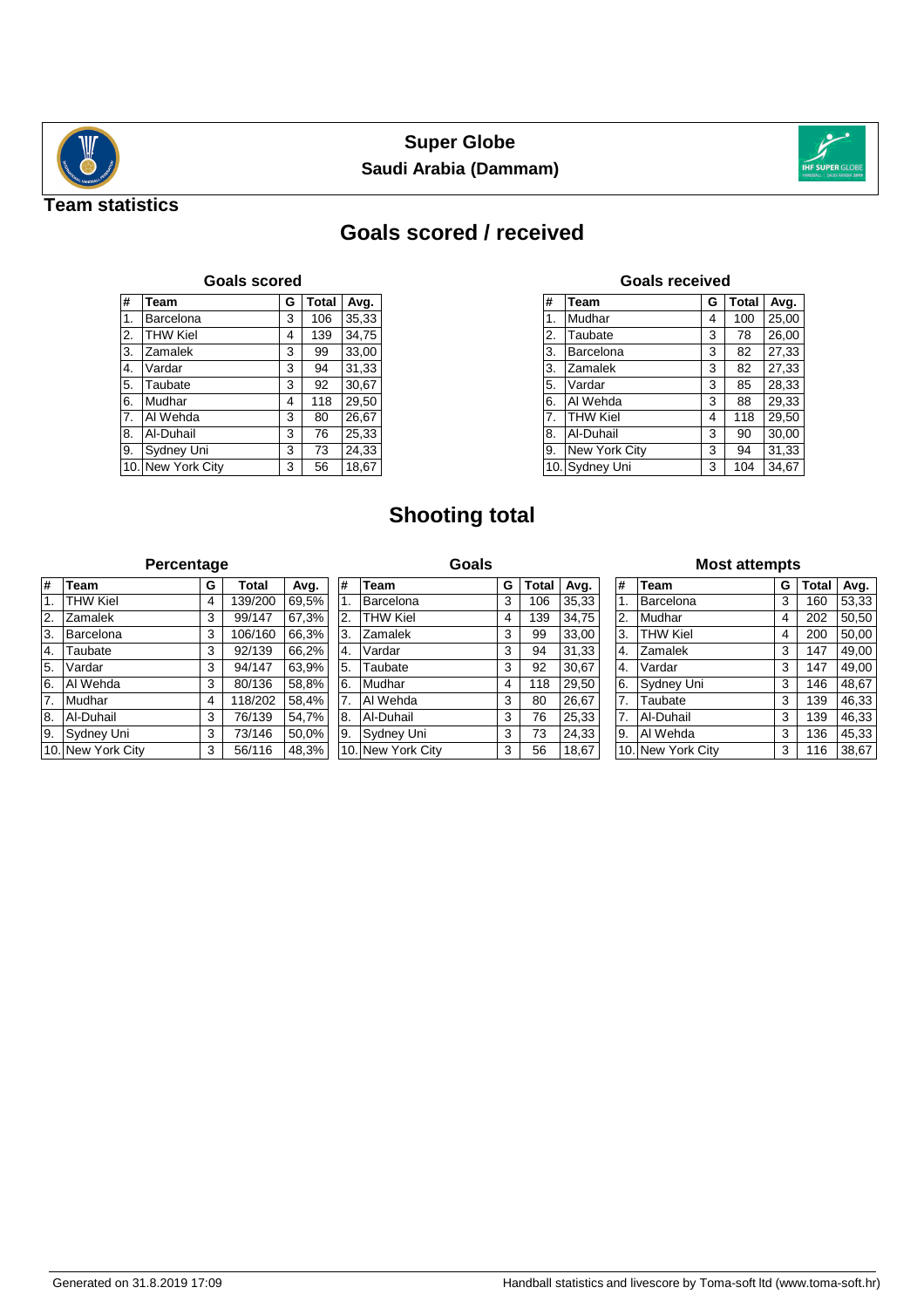



## **Team statistics**

# **Shooting wing**

## **Percentage**

| #  | <b>Team</b>       | G | <b>Total</b> | Avg.  |
|----|-------------------|---|--------------|-------|
| 1. | Zamalek           | 3 | 21/27        | 77,8% |
| 2. | <b>THW Kiel</b>   | 4 | 21/30        | 70,0% |
| 3. | Taubate           | 3 | 14/21        | 66,7% |
| 4. | Mudhar            | 4 | 16/25        | 64,0% |
| 5. | Al-Duhail         | 3 | 14/22        | 63,6% |
| 6. | Vardar            | 3 | 17/28        | 60,7% |
| 7. | Barcelona         | 3 | 18/30        | 60,0% |
| 8. | Al Wehda          | 3 | 7/14         | 50,0% |
| 9. | Sydney Uni        | 3 | 12/25        | 48,0% |
|    | 10. New York City | 3 | 6/17         | 35,3% |

|     | Goals           |   |              |      |  |  |  |  |  |  |
|-----|-----------------|---|--------------|------|--|--|--|--|--|--|
| #   | <b>Team</b>     | G | <b>Total</b> | Avg. |  |  |  |  |  |  |
| 1.  | Zamalek         | 3 | 21           | 7,00 |  |  |  |  |  |  |
| 2.  | Barcelona       | 3 | 18           | 6,00 |  |  |  |  |  |  |
| 3.  | Vardar          | 3 | 17           | 5,67 |  |  |  |  |  |  |
| 4.  | <b>THW Kiel</b> | 4 | 21           | 5,25 |  |  |  |  |  |  |
| 5.  | Taubate         | 3 | 14           | 4,67 |  |  |  |  |  |  |
| 5.  | Al-Duhail       | 3 | 14           | 4,67 |  |  |  |  |  |  |
| 7.  | Sydney Uni      | 3 | 12           | 4,00 |  |  |  |  |  |  |
| 7.  | Mudhar          | 4 | 16           | 4,00 |  |  |  |  |  |  |
| 9.  | Al Wehda        | 3 | 7            | 2,33 |  |  |  |  |  |  |
| 10. | New York City   | 3 | 6            | 2,00 |  |  |  |  |  |  |

### **Most attempts**

| #  | <b>Team</b>     | G | <b>Total</b> | Avg.  |
|----|-----------------|---|--------------|-------|
| 1. | Barcelona       | 3 | 30           | 10,00 |
| 2. | Vardar          | 3 | 28           | 9,33  |
| 3. | Zamalek         | 3 | 27           | 9,00  |
| 4. | Sydney Uni      | 3 | 25           | 8,33  |
| 5. | <b>THW Kiel</b> | 4 | 30           | 7,50  |
| 6. | Al-Duhail       | 3 | 22           | 7,33  |
| 7. | Taubate         | 3 | 21           | 7,00  |
| 8. | Mudhar          | 4 | 25           | 6,25  |
| 9. | New York City   | 3 | 17           | 5,67  |
|    | 10. Al Wehda    | 3 | 14           | 4,67  |

# **Shooting 7m**

#### **Percentage**

| #                | <b>Team</b>     | G | <b>Total</b> | Avg.   |
|------------------|-----------------|---|--------------|--------|
| $\overline{1}$ . | Al-Duhail       | 3 | 1/1          | 100,0% |
| 2.               | Barcelona       | 3 | 13/14        | 92,9%  |
| 3.               | Taubate         | 3 | 6/8          | 75,0%  |
| 3.               | New York City   | 3 | 3/4          | 75,0%  |
| 5.               | Vardar          | 3 | 8/11         | 72,7%  |
| 6.               | <b>THW Kiel</b> | 4 | 10/16        | 62,5%  |
| 7.               | Al Wehda        | 3 | 6/10         | 60,0%  |
| 8.               | Zamalek         | 3 | 7/12         | 58,3%  |
| 9.               | Mudhar          | 4 | 5/11         | 45,5%  |
|                  | 10. Sydney Uni  | 3 | 3/7          | 42,9%  |

#### **Goals # Team G Total Avg.** 1. Barcelona 3 13 4,33 2. Vardar 3 8 2,67 3. THW Kiel 4 10 2,50 4. Zamalek 3 7 2,33 5. Al Wehda 3 6 2,00 5. Taubate 3 6 2,00 7. Mudhar | 4 | 5 | 1,25 **8.** New York City **3** 3 1,00 8. Sydney Uni 3 3 3 1,00 10. Al-Duhail 3 1 0,33

#### **Most attempts**

| #  | Team            | G | <b>Total</b> | Avg. |
|----|-----------------|---|--------------|------|
| 1. | Barcelona       | 3 | 14           | 4,67 |
| 2. | <b>THW Kiel</b> | 4 | 16           | 4,00 |
| 2. | Zamalek         | 3 | 12           | 4,00 |
| 4. | Vardar          | 3 | 11           | 3,67 |
| 5. | Al Wehda        | 3 | 10           | 3,33 |
| 6. | Mudhar          | 4 | 11           | 2,75 |
| 7. | Taubate         | 3 | 8            | 2,67 |
| 8. | Sydney Uni      | 3 | 7            | 2,33 |
| 9. | New York City   | 3 | 4            | 1,33 |
|    | 10. Al-Duhail   | 3 | 1            | 0,33 |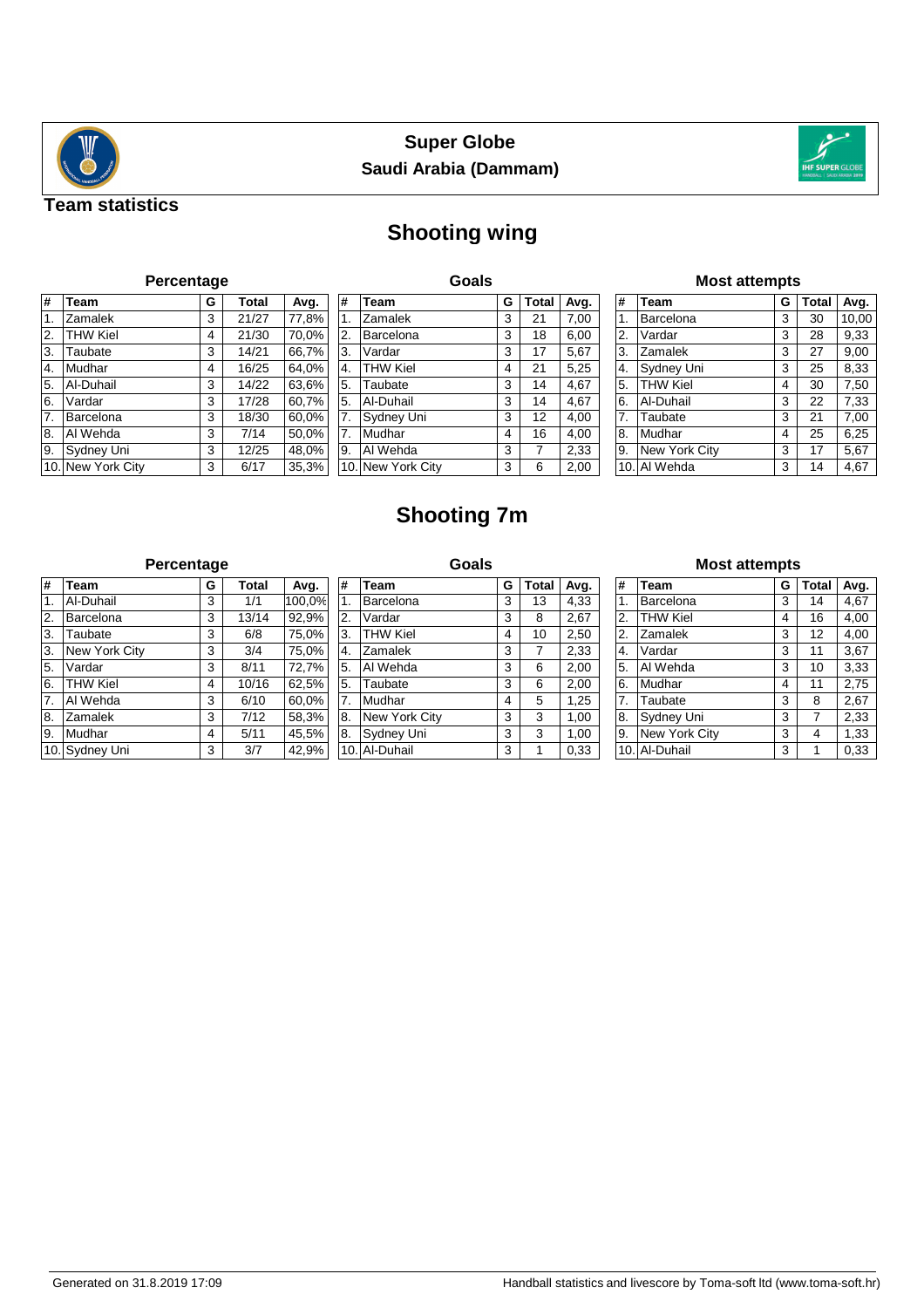



## **Team statistics**

# **Shooting 9m**

| Percentage |  |  |  |
|------------|--|--|--|
|            |  |  |  |

| #              | Team              | G | <b>Total</b> | Avg.  |
|----------------|-------------------|---|--------------|-------|
| $\mathbf{1}$ . | <b>THW Kiel</b>   | 4 | 46/76        | 60,5% |
| 2.             | Taubate           | 3 | 26/50        | 52,0% |
| 3.             | Mudhar            | 4 | 31/63        | 49,2% |
| 4.             | Zamalek           | 3 | 20/41        | 48,8% |
| 5.             | Vardar            | 3 | 19/41        | 46,3% |
| 6.             | Barcelona         | 3 | 16/39        | 41,0% |
| 7.             | Al Wehda          | 3 | 22/54        | 40,7% |
| 8.             | Al-Duhail         | 3 | 23/62        | 37,1% |
| 9.             | Sydney Uni        | 3 | 22/61        | 36,1% |
|                | 10. New York City | 3 | 15/53        | 28,3% |

|     | Goals           |   |              |       |  |  |  |  |  |  |
|-----|-----------------|---|--------------|-------|--|--|--|--|--|--|
| #   | <b>Team</b>     | G | <b>Total</b> | Avg.  |  |  |  |  |  |  |
| 1.  | <b>THW Kiel</b> | 4 | 46           | 11,50 |  |  |  |  |  |  |
| 2.  | Taubate         | 3 | 26           | 8,67  |  |  |  |  |  |  |
| 3.  | Mudhar          | 4 | 31           | 7,75  |  |  |  |  |  |  |
| 4.  | Al-Duhail       | 3 | 23           | 7,67  |  |  |  |  |  |  |
| 5.  | Al Wehda        | 3 | 22           | 7,33  |  |  |  |  |  |  |
| 5.  | Sydney Uni      | 3 | 22           | 7,33  |  |  |  |  |  |  |
| 7.  | Zamalek         | 3 | 20           | 6,67  |  |  |  |  |  |  |
| 8.  | Vardar          | 3 | 19           | 6,33  |  |  |  |  |  |  |
| 9.  | Barcelona       | 3 | 16           | 5,33  |  |  |  |  |  |  |
| 10. | New York City   | 3 | 15           | 5,00  |  |  |  |  |  |  |

## **Most attempts**

| #  | Team            | G | <b>Total</b> | Avg.  |
|----|-----------------|---|--------------|-------|
| 1. | Al-Duhail       | 3 | 62           | 20,67 |
| 2. | Sydney Uni      | 3 | 61           | 20,33 |
| 3. | <b>THW Kiel</b> | 4 | 76           | 19,00 |
| 4. | Al Wehda        | 3 | 54           | 18,00 |
| 5. | New York City   | 3 | 53           | 17,67 |
| 6. | Taubate         | 3 | 50           | 16,67 |
| 7. | Mudhar          | 4 | 63           | 15,75 |
| 8. | Vardar          | 3 | 41           | 13,67 |
| 8. | Zamalek         | 3 | 41           | 13,67 |
|    | 10. Barcelona   | 3 | 39           | 13,00 |

# **Shooting 6m**

## **Percentage**

| #                | <b>Team</b>     | G | <b>Total</b> | Avg.                |
|------------------|-----------------|---|--------------|---------------------|
| $\overline{1}$ . | New York City   | 3 | 16/20        | 80,0%               |
| 2.               | Vardar          | 3 | 21/27        | 77,8%               |
| 3.               | Sydney Uni      | 3 | 13/17        | 76,5%               |
| 4.               | <b>THW Kiel</b> | 4 | 23/31        | 74,2%               |
| 5.               | Taubate         | 3 | 20/27        | $\overline{74,1\%}$ |
| 6.               | Al Wehda        | 3 | 13/18        | 72,2%               |
| 7.               | Barcelona       | 3 | 19/28        | 67,9%               |
| 8.               | Zamalek         | 3 | 15/24        | 62,5%               |
| 9.               | Al-Duhail       | 3 | 11/18        | 61,1%               |
|                  | 10. Mudhar      | 4 | 16/28        | 57,1%               |

| Goals |                 |   |              |      |  |
|-------|-----------------|---|--------------|------|--|
| #     | Team            | G | <b>Total</b> | Avg. |  |
| 1.    | Vardar          | 3 | 21           | 7,00 |  |
| 2.    | Taubate         | 3 | 20           | 6,67 |  |
| 3.    | Barcelona       | 3 | 19           | 6,33 |  |
| 4.    | <b>THW Kiel</b> | 4 | 23           | 5,75 |  |
| 5.    | New York City   | 3 | 16           | 5,33 |  |
| 6.    | Zamalek         | 3 | 15           | 5,00 |  |
| 7.    | Sydney Uni      | 3 | 13           | 4,33 |  |
| 7.    | Al Wehda        | 3 | 13           | 4,33 |  |
| 9.    | Mudhar          | 4 | 16           | 4,00 |  |
| 10.   | Al-Duhail       | 3 | 11           | 3,67 |  |

### **Most attempts**

| #  | Team            | G | Total | Avg. |
|----|-----------------|---|-------|------|
| 1. | Barcelona       | 3 | 28    | 9,33 |
| 2. | Taubate         | 3 | 27    | 9,00 |
| 2. | Vardar          | 3 | 27    | 9,00 |
| 4. | Zamalek         | 3 | 24    | 8,00 |
| 5. | <b>THW Kiel</b> | 4 | 31    | 7,75 |
| 6. | Mudhar          | 4 | 28    | 7,00 |
| 7. | New York City   | 3 | 20    | 6,67 |
| 8. | Al-Duhail       | 3 | 18    | 6,00 |
| 8. | Al Wehda        | 3 | 18    | 6,00 |
|    | 10. Sydney Uni  | 3 | 17    | 5,67 |